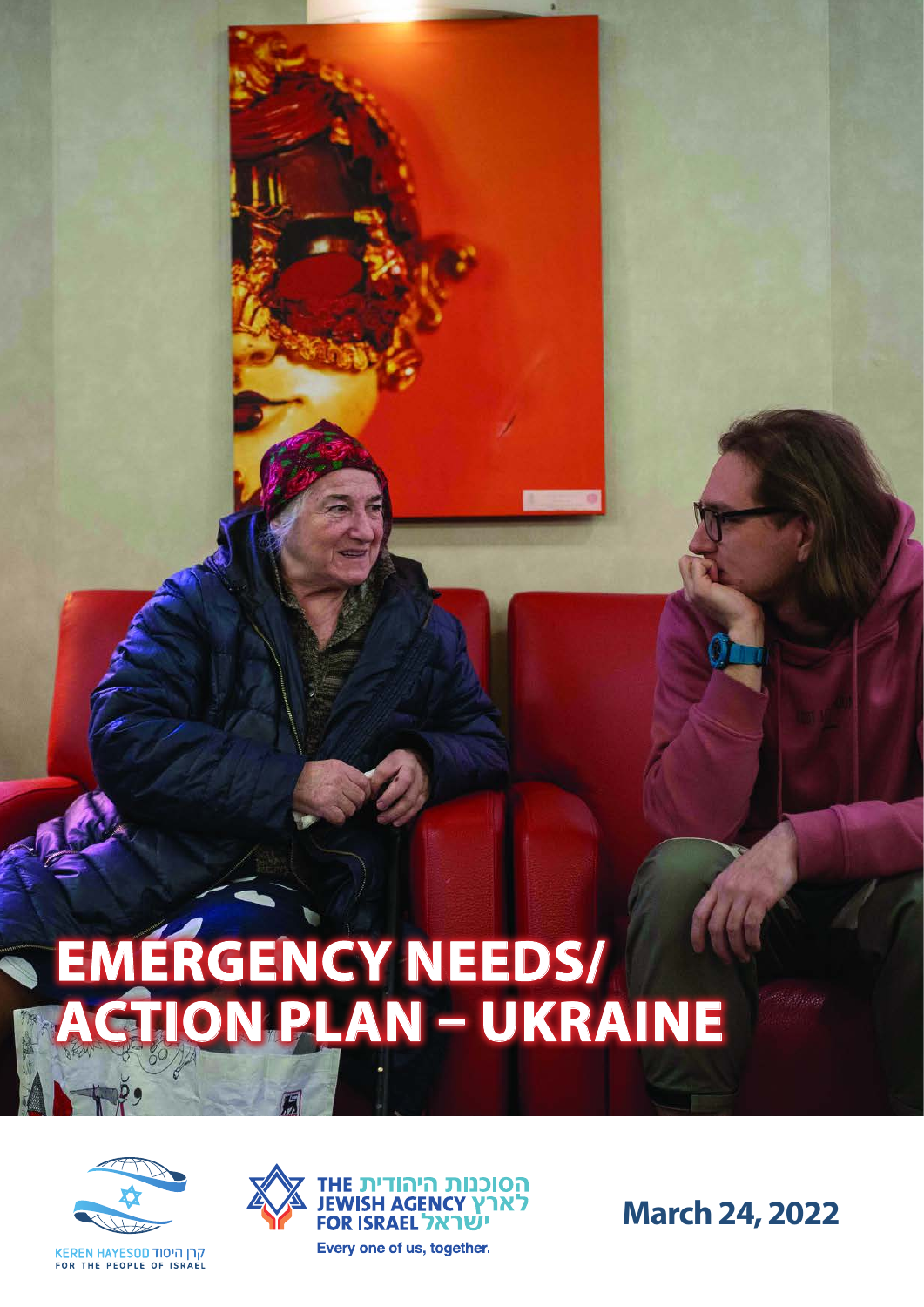Ukraine currently finds itself under fire. The Russian attack is moving quickly and fiercely through the country. Russian troops are advancing toward the capital city of Kyiv as Ukrainians live in fear of what is next. Hundreds of thousands of Ukrainians have been heading toward the borders, as others are drafted to fight in the Ukrainian military.

Despite the chaos and uncertainty, The Jewish Agency continues to operate albeit under extremely challenging circumstances. As most people are trying to rush out of Ukraine, Jewish Agency teams are rushing in for the sake of saving lives.

An estimated 200,000 people who are Aliyah eligible live in Ukraine. Many of them receive services from The Jewish Agency including pre-Aliyah assistance, Jewish education, informal Jewish activities and much more. In 2021, there were 3,000 Olim from Ukraine, and we expect that number to increase dramatically in 2022.

There were 29 Shlichim stationed across Ukraine, with 65 members of their immediate families. An additional 90 local workers are employed by The Jewish Agency. Currently, the majority of the educational Shlichim and their families have been evacuated to Israel. Our senior Shlichim remained in the region to take care of evacuation and Aliyah operations as well as the community.

The Jewish Agency has a presence all over Ukraine. Although we are centralized in Kyiv, Odessa, Kharkiv and Dnipro, we are truly spread all over the country.

There is a major demand for leaving Ukraine and making Aliyah. We are hearing from many cities and communities that hundreds of groups want to leave and are interested in making Aliyah. As of March 7, we have received over 28,000 calls to The Jewish Agency's Global Center and to the special hotline established after the war started, out of which over 9,000 are requests to make Aliyah from Ukraine.

In addition to Ukraine, we are seeing an explosion of calls from Russia, Belarus and other countries in the region. We have received over 28,000 calls from people in Russia and Belarus with close to 9,000 requests for immediate Aliyah assistance.

At the current time, The Jewish Agency is focused primarily on emergency rescue and Aliyah operations in Ukraine and increasingly focused on assisting Jews in Russia.

Estimates for Aliyah from Ukraine requests are as high as 20,000 people. The Jewish Agency is planning for the Aliyah of 15,000 people over the next six months. The number of olim that we estimate from Russia could be closer to 25,000+.

The Jewish Agency has several Shlichim **on the ground in the area** making contact with Jews and Jewish organizations across the country. Our priority is making sure that those who would like to leave Ukraine and make a new life in Israel are able to arrive safely to any of the six border points that we have opened in five countries surrounding Ukraine.

Arriving at one of the border crossing points is extremely dangerous; there are transportation challenges and we are working with local coordinators and our point people, including Christian Friends of Israel, to help these groups arrive safely to the Western border.

We are assisting financially and logistically to provide transportation for future Aliyah. We are dealing with the challenge of leaving behind men between the ages of 18-60 in Ukraine. This is causing terrible heartbreak for the families who have been torn apart, with fathers and sons staying behind while mothers and their children advance across the border.

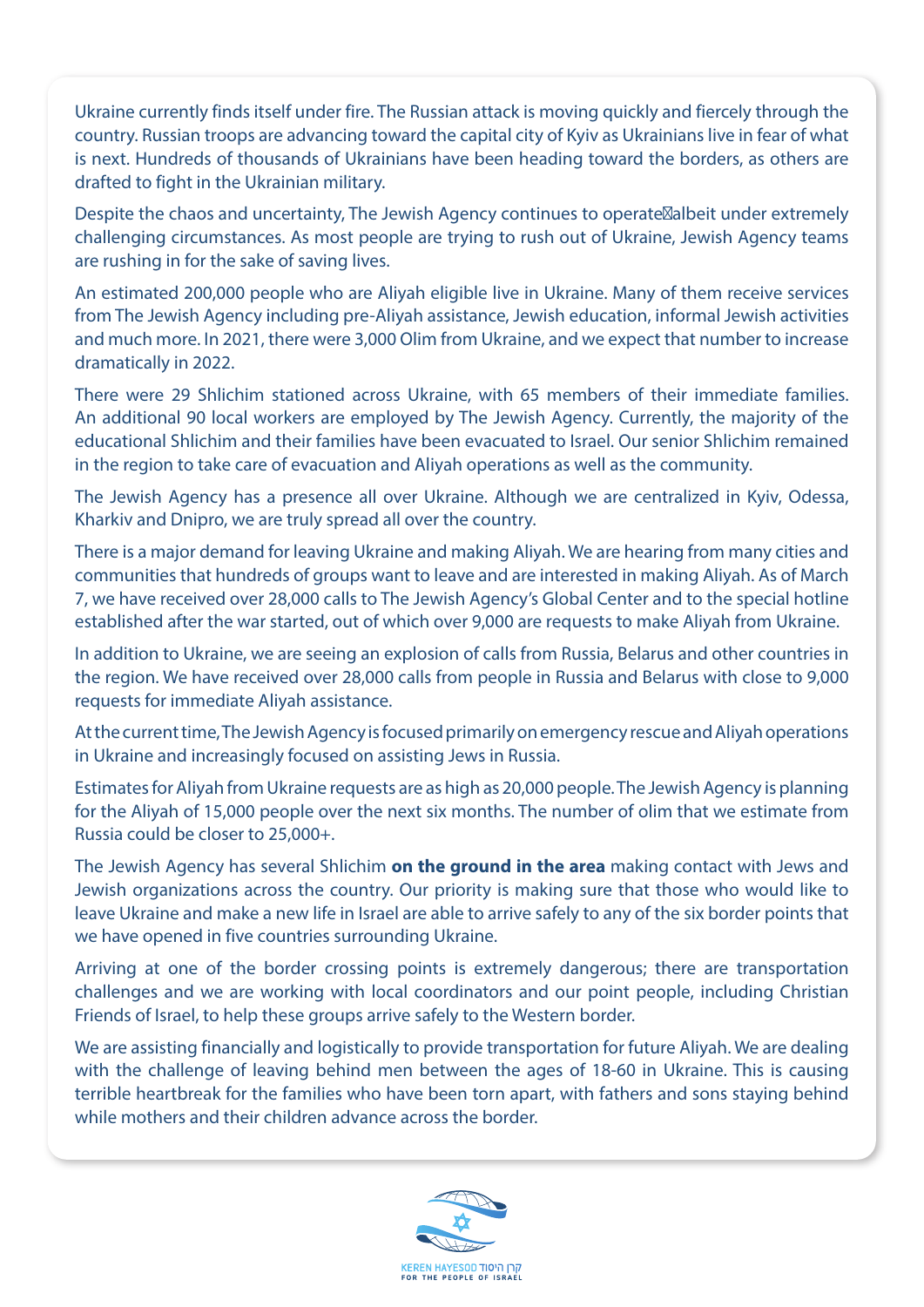We have **opened six temporary housing stations** in countries on the border with Ukraine to provide shelter and care for those who will await Aliyah outside Ukraine. We are working at these border crossings in joint teams with the Ministry of Foreign Affairs and "Nativ," to enable the background checks and granting of visas for their Aliyah. These six centers will require serious financial and personnel investment by The Jewish Agency to care for the immediate needs of immigrants as they cross the border, and as they address the trauma they are facing having run from their homes. These centers are located in Poland, Romania, Hungry and Moldova. We already have 5,000 beds available to house those on the way to Israel to make Aliyah. We are constantly reassessing the needs and adding additional beds and services as necessary.

We have sent a large amount of **employees** from Israel and additional security for our six centers. Currently over 80 staff members are providing direct services on the borders. As those services grow, and demand for Aliyah grows, the demand for the presence of Jewish Agency professionals will grow as well.

This operation of collecting the requests to leave Ukraine from thousands of households, helping them to make it over one of the six border crossings, caring for refugees once they are over the border and then welcoming them into our temporary housing while they await Aliyah, accompanying them until their arrival in Israel, and finally bringing them safely into Israel to start their absorption, is truly at the heart of what The Jewish Agency is doing during this emergency. These are all being done under terribly difficult conditions that are always changing. We are constantly monitoring the situation in Ukraine and making decisions accordingly.

saving program for young people escaping Ukraine, Belarus and Russia. In response, the Jewish The Prime Minister's Office has turned to the Jewish Agency to ask our assistance in creating a life-Agency has created a program to get 3000 young people out of these countries and bring them to Israel to participate in a six-month program. Many of these people are professionals in the areas of engineering, medicine, etc and our focus will be on converting their skillset inorder to ensure their success in Israel. The program would focus on giving these young people solid skills to succeed in their new life in Israel. The courses would offer intensive Hebrew studies, degree conversation and other immersion skills. We will capitalize on Masa's infrastructure and rely heavily on the Jewish Agency's many years of experience in the area of "young aliyah". This initiative has been given top priority by the Prime Minister's office and will be matched dollar to dollar by each donation brought in by the Jewish Agency.

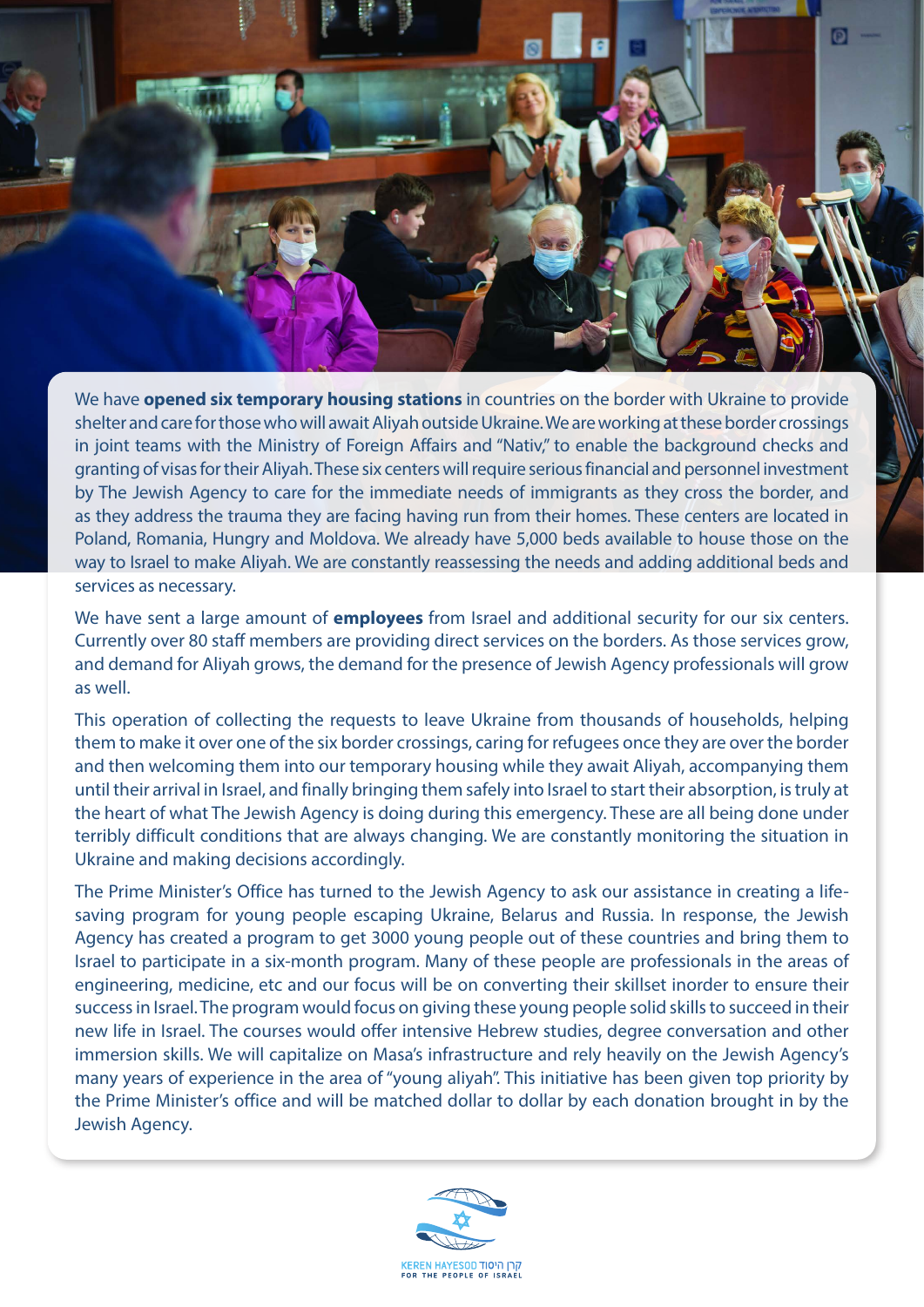**Security** has become a major concern for Jewish institutions in Ukraine as war has created major instability. We want to provide as many institutions as we can with financing to help protect their

buildings and their property. In the coming days we will transfer emergency financial assistance to 150 local, communal organizations across Ukraine. This will help them deal with the very difficult situation of being under fire, allow them to carry on as much as possible and ensure that they continue to exist. Our experience in 2014 taught us that this is a critical need for Jewish organizations. This assistance is in addition to our long-term grants to Jewish organizations in Ukraine who have applied to our Security Assistance Fund.

Finally, working with over 70 local municipalities and other governmental bodies, The Jewish Agency is leading a massive effort to mobilize Israeli donations to Ukrainians. Israelis are looking to donate goods and services towards their Ukrainian brothers and sisters. The Jewish Agency will deliver these goods to refugees in border countries and to olim upon arrival in Israel.

## **Our Areas of Immediate/Urgent Need**

In light of the above, these are our most immediate needs:

- 1. Helping those who want to leave Ukraine and **make Aliyah** leave the country safely, arrive at one of our six border crossings, and wait for their approval. Jewish Agency Shlichim and local employees are helping Ukrainians who are eligible to make Aliyah, to reach their final destination. To date, The Jewish Agency has received 9000+ requests for Aliyah and expects that number to .rise
- 2. Allowing for the **Aliyah from those in Russia** asking for our assistance. Because of the situation, the availability of flights is slim and the cost is exorbitant.
- 3. Creating safe and secure locations to house potential Olim in one of the five countries sharing a border with Ukraine. Once people are safely transported out of the country, The Jewish Agency is housing and taking care of Olim as they await their approval for Alivah. This is both a lengthy and expensive process.
- 4. We anticipate the need for **Aliyah rescue flights**. 3,000 Olim made Aliyah from Ukraine last year, but we know from experience that the number will likely increase to 15,000 new Olim due to the situation.
- 5. Providing **Security Grants** to local organizations in Ukraine. Local community organizations are desperate to receive emergency security funding in order to preserve and protect their centers under fire. The fear is that the fighting may lead to looting and other serious challenges to both people and property.
- 6. Providing an immediate **rescue for 3000 young Ukrainians**, Belarussians and Russians who want to escape their current reality and come to Israel. This opportunity would be focused primarily on career development. These young people would get a focused and intensive experience to provide them skills they will need to integrate into Israeli society, including language, cultural sensitivity and career training. Career training would include a doctors' relicensing program, and training in high tech, programming, the hospitality industry and more.

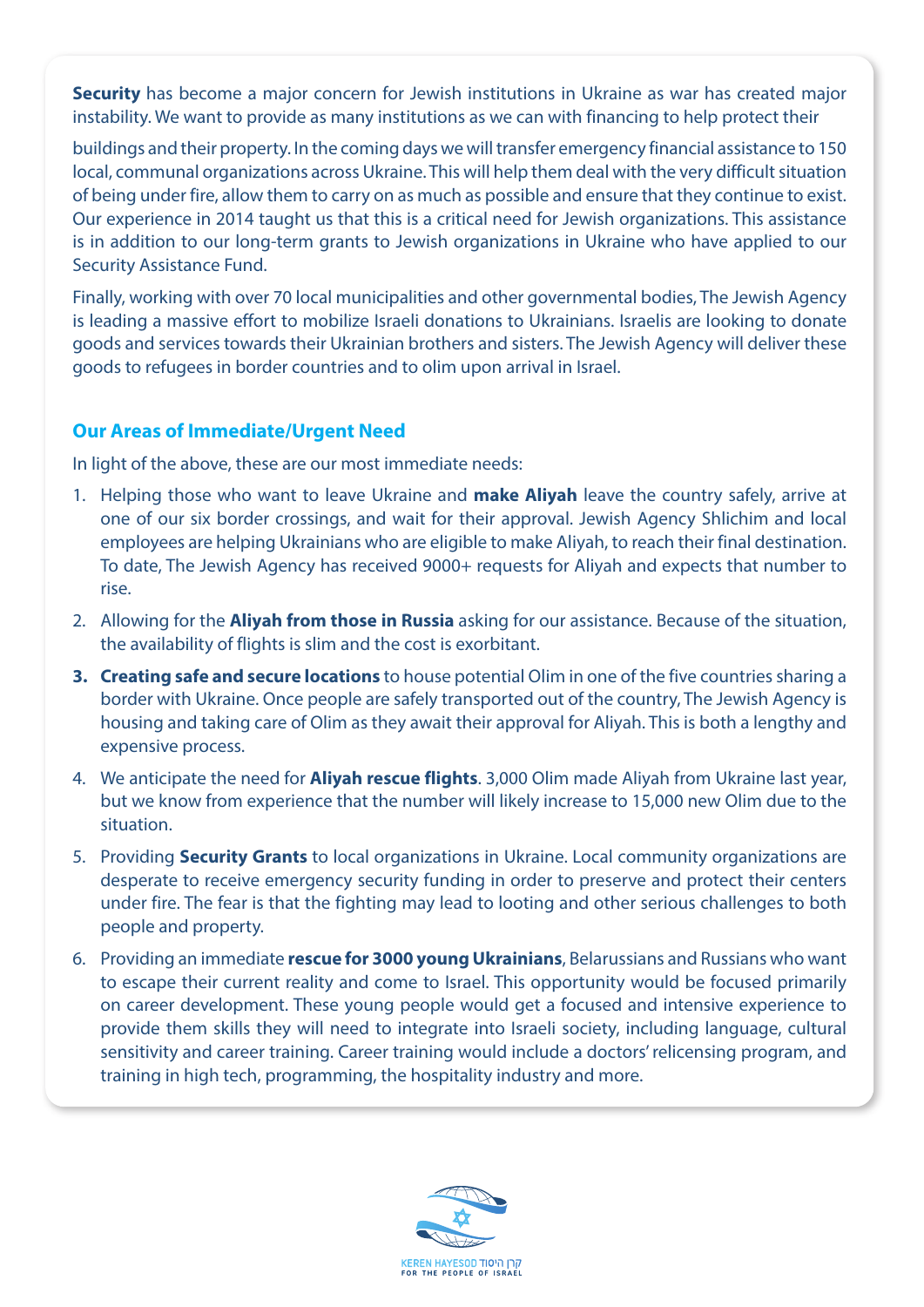- 7. The influx of new Olim will impact our operations in Israel as well. They will require immediate financing of their basic needs as well as their long-term **integration needs** in our absorption centers that are focused on the absorption of immigrants from Ukraine. We estimate that of the Olim, 2,000 will need serious economic and emotional assistance from The Jewish Agency, including an average of three months of housing and care in one of our absorption centers.
- 8. We will need to move a **massive number of Jewish Agency employees** to the surrounding areas to help facilitate the intake of Olim, their immediate care and processing their Aliyah. In the coming days and weeks these refugees will require a large amount of human care. We have already sent many Shlichim to the six centers to help greet the influx of Olim.

The below numbers are based on the Aliyah and care of 15,000 people. (flights are based on six months and hotels are based on three months)

The Jewish Agency remains fully prepared to execute on the above listed items. We are deeply appreciative of the generosity of our partners and supporters in allowing us to perform our life-saving rescue operations around the world. **Thank you**.

| <b>Need</b>                                                                              | Cost in \$US* |
|------------------------------------------------------------------------------------------|---------------|
| <b>Transferring and Evacuating Aliyah Candidates</b>                                     | \$77,200,000  |
| Rescuing 3,000 Young Jews and Bringing them to Israel on an Absorption<br><b>Program</b> | \$12,600,000  |
| <b>Emergency Security Support for Local Community Organizations</b>                      | \$1,050,000   |
| <b>Olim Flights</b>                                                                      | \$6,100,000   |
| Absorption in Israel                                                                     | \$2,719,500   |
| <b>Unexpected costs</b>                                                                  | \$4,600,000   |
| <b>Total Ukraine Needs</b>                                                               | \$104,269,500 |
| <b>Russian Olim Flights</b>                                                              | \$26,250,000  |
| <b>Grand Total</b>                                                                       | \$130,519,500 |

## **Summary of Needs**